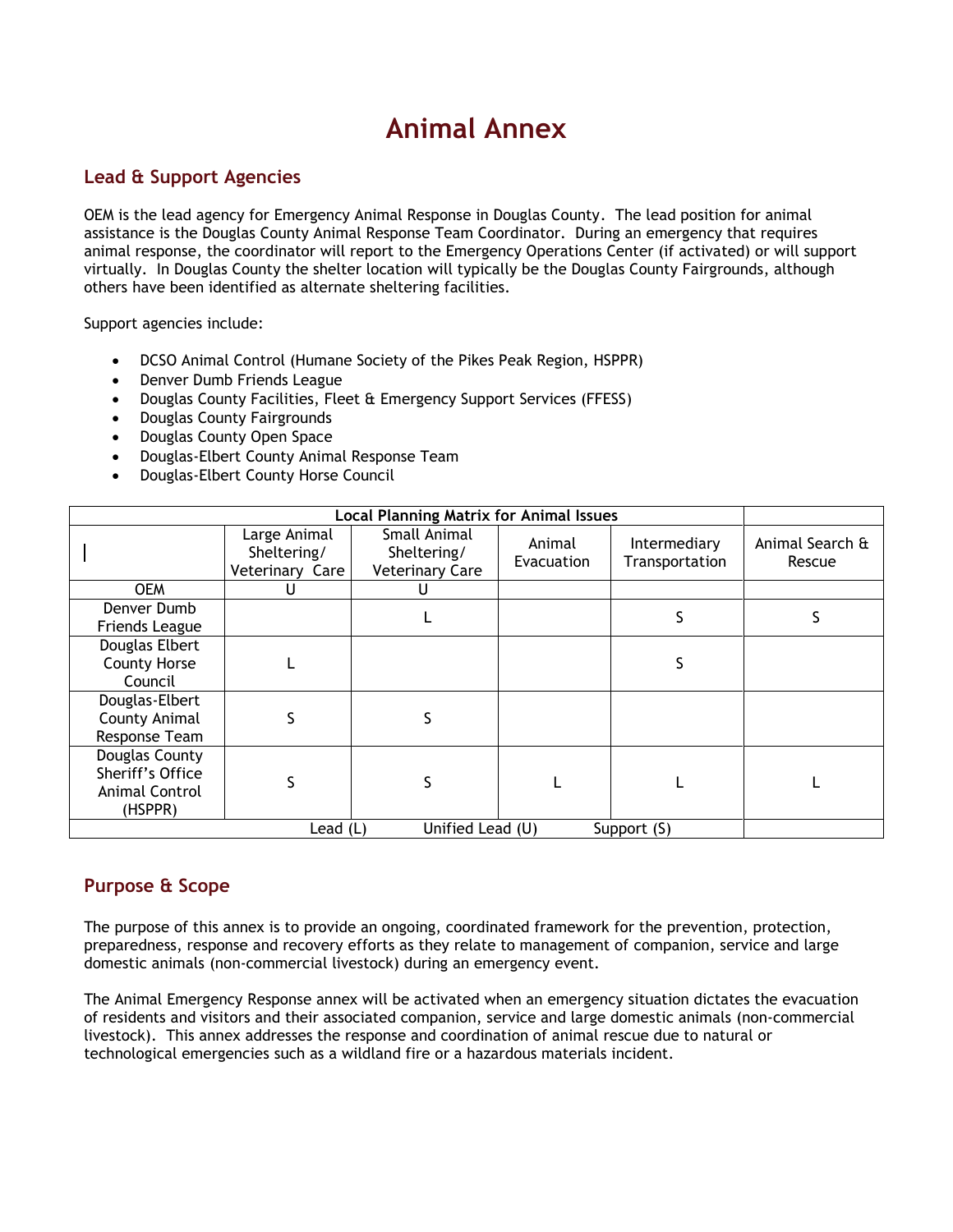Emergency Incidents with an animal evacuation component can be a challenge for first responders, citizens and their respective animals. Communicating the importance of pet owners to prepare for emergencies will aid significantly when the evacuation of animals becomes necessary.

## **Planning Assumptions**

- Prioritized concerns for emergency management include life safety for people; protection of property (which includes companion, service and large domestic animals); and protection of the environment.
- Animals are often considered by many families and individuals to be their highest property priority.
- Animal evacuations will occur if the DCSO deems conditions for animal rescue to be safe and appropriate, and there is a known rate of spread that provides enough time for animal rescue responders to enter the threatened area, rescue the animals and evacuate the animals and themselves safely.
- Failure to evacuate may both endanger citizens who attempt to rescue their animals and the emergency responders who attempt to protect those citizens.
- Service animals must be treated as an extension of a disabled person and must receive all needed services per the American's Disabilities Act.
- While many owners of companion, service and large domestic animals will take reasonable steps to evacuate, shelter, and provide for their animals, others cannot or will not take adequate actions. In some cases the protection of their animals is challenged by limitations to their access & functional need. This would include those with limited mobility, the elderly, the number of animals in their possession, language and/or cultural barriers.
- Some state agencies such as the Colorado Division of Wildlife or the Colorado Department of Agriculture may have certain statutory responsibilities. Local emergency annexes are designed in cooperation with these agencies.
- Douglas County is a traditionally rural area with livestock making up a large component of the animal population housed in the area. Additional populations include equids (horses, ponies, mules and donkeys), Camelids (llamas, alpacas and vicunas), poultry, and "backyard/non-commercial" livestock.
- Commercial livestock is not included in this Animal Annex. If a disaster is declared, commercial livestock owners may receive governmental assistance during an emergency incident, but are ultimately responsible for their herds including evacuation, transportation and sheltering.

### **Authorities**

- Colorado Disaster Emergency Act, 24-32-21 creates the Colorado Division of Emergency Management and 24-32-2107 charges each political subdivision with creation of a local emergency management agency.
- The Colorado Department of Agriculture, Division of Animal Industry has statutory authority related to animal health (State Veterinarian 35-50), in the prevention of animal cruelty and neglect (Colorado Bureau of Animal Protection, 35-42), the regulation of companion animal industry (Pet Animal Care Facilities Act, 35-80) and the supervision of branded livestock identification, movement and ownership issues (Colorado Brand Board, 35-41).
- The Colorado Department of Public Health and Environment (multiple sections under Title 25, CRS) has authorities related to public health that will intersect with animal health and local jurisdictional public health authorities.

### **Activation**

- OEM will serve as the lead agency in the development and supervision of the Douglas County Animal Response Team (CART) program. The CART Coordinator serves as the primary contact for the CART network resources.
- This annex will be activated by OEM.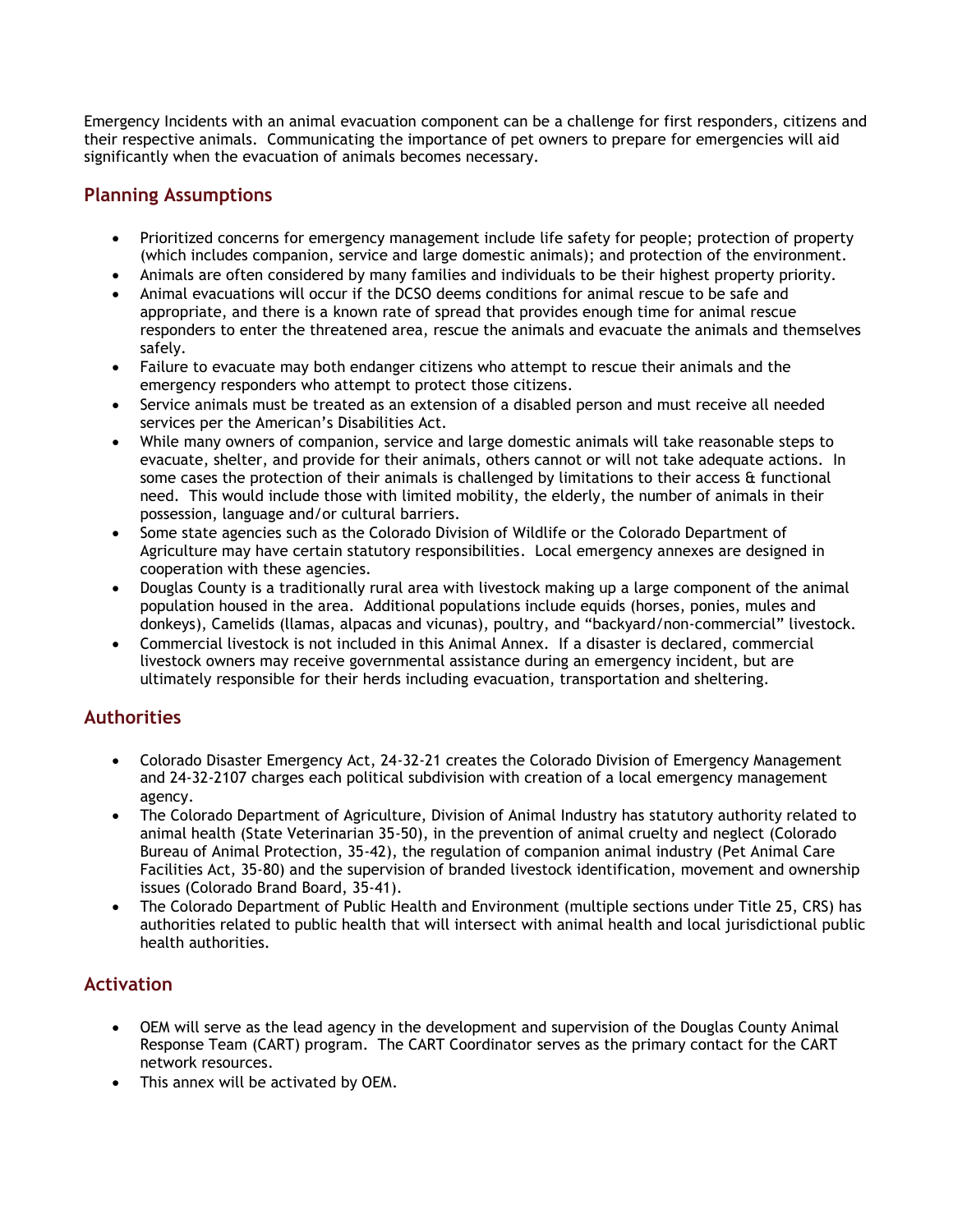- The CART Roster is maintained and updated annually by the CART Coordinator based upon the annual CART meeting participation and related activities for training and live incidents requiring animal response and rescue assistance.
- Once activated, the CART Coordinator is duly authorized to manage and coordinate the animal response during an incident. This includes call-out and coordination of the responders for animal evacuation, search and rescue, management of the volunteers at the primary animal evacuation point, and management of the animal volunteers at the Douglas County Fairgrounds, or other designated facilities, should animal sheltering become necessary during the incident.
- For incidents requiring sheltering, the Denver Dumb Friends League (DDFL) will be activated to manage sheltering for companion animals. The Douglas-Elbert County Horse Council (DECHC) will be activated to manage sheltering for large animals.
- For incidents requiring the transportation of animals and Search & Rescue components during an evacuation, animal rescue and animal sheltering in place, the DCSO Animal Control Unit (HSPPR) will be alerted and will coordinate with DCSO Patrol Division. The Patrol Division will determine if it is safe to conduct such missions.

## **Concept of Operations**

- The Douglas Elbert County Animal Response Team (CART) is a network of community animal agencies, organizations, businesses and volunteers organized to assist Douglas County in addressing animal issues during emergencies.
- The CART Coordinator is the lead organizer for animal resources deployment. The CART Coordinator will assist with the following:
	- o Preparedness through Community Outreach & Training
	- $\circ$  Participation during Exercises  $\alpha$  Live Incidents
	- $\circ$  Recommending necessary Equipment and Supplies needed for the Douglas CART Trailer
	- $\circ$  Response, including assistance with evacuation, sheltering, and animal search and rescue (DDFL, DECHC, DCSO, HSPPR, OEM Mutual Aid, Colorado Veterinary Medical Reserve Corps, State, National Animal Rescue & Shelter Coalition, EMAG, etc.)
	- o Recovery
- Command and management:
	- $\circ$  The activation and deployment of any resources will follow the Incident Command System (ICS) structure.
	- o *Self-deployment of unauthorized resources is not allowed under any circumstances.*
	- $\circ$  Emergency animal response and resources will be coordinated through the CART Coordinator, assigned to the DCEOC or located virtually during an incident.
- Communications:
	- $\circ$  Telephone, Internet, or direct communications with CART support groups (animal sheltering, search & rescue, etc.) and the CART volunteers will be coordinated through the CART Coordinator. This includes radios for the volunteers to use in the field and at shelters.
	- $\circ$  CART affiliated organizations and volunteers will maintain appropriate contact with the Emergency Support Functions Animal Issues (ESF 11) and Mass Care (ESF 6) in the EOC if and when these positions are established. Until ESF 11 is activated in the EOC, the Logistics Branch in the EOC is the contact for coordination purposes.
- Public information and warnings pertaining to animal issues:
	- $\circ$  All incident information will be communicated to the public through the Public Information Officer in coordination with Incident Command and the DCEOC. Once an incident expands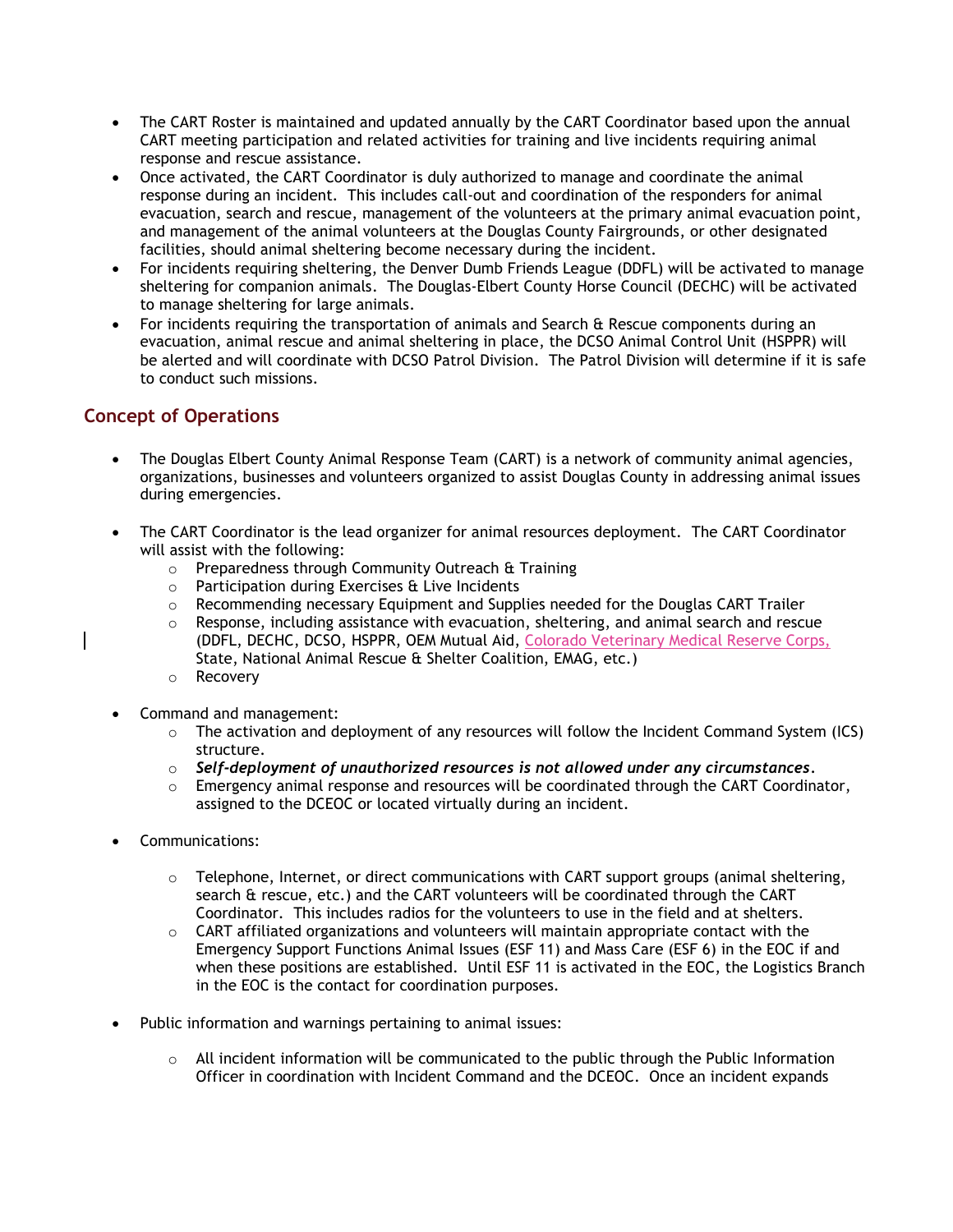beyond normal resource capabilities, the Joint Information Center (JIC) will be established and tasked with this responsibility.

- $\circ$  Individual organizations may communicate organizational information to the public directly (contact, mission, etc.), however, information concerning public instructions, incident updates and public resource requests must be managed through the PIO/JIC.
- $\circ$  Communication distribution will include the Douglas County Website, the Douglas County Sheriff's Office website, traditional television and radio media, and social media.
- Animal-related Donations management during an emergency event:
	- $\circ$  In the event that donations are needed for animal support, cash/check donations for animalrelated issues are preferred.
	- $\circ$  Animal-related donations such as hay, dog and cat food, etc., will be processed through the Animal Issues Desk at the Douglas County EOC. Offers for this type of donation may be declined.
	- $\circ$  All public information releases requesting financial donations only will be routed through the Joint Information Center and coordinated with Incident Command, Douglas County Finance, and the Douglas County EOC.

## **Organization and Responsibility**

- 1. Animal Evacuation, Transportation During an evacuation, evacuee transport will allow for service animals to be transported with their owners. Should evacuee transport be necessary for those with companion animals, all efforts will be made to evacuate the animals to the same evacuation point as their owners.
- 2. Animal Search & Rescue and Animal Sheltering In Place Animal Search & Rescue will be activated for assistance with "requests for rescue" by evacuees who wish to retrieve animals left behind or provide care for those animals if the animals are sheltered in place. The HSPPR Animal Control Officers will coordinate with the DCSO Patrol Division. If conditions are determined to be safe by the Patrol Division, the HSPPR or their designees will conduct the missions. Animal retrieval and/or care will be provided only by HSPPR Animal Control Officers or their qualified designees.
- 3. Animal sheltering In Douglas County, the Douglas County Fairgrounds is the primary evacuation point and can accommodate sheltering services for humans and their small companion & service animals, as well as large animals. The Animal Response Team volunteers will assist the DC Fairgrounds staff during activation by staffing the check-in/check-out process, identification of animals associated with their owners and care for those animals that are brought without identification until they can be reunited with their owners. Animals will be well-cared for by the qualified partner volunteers from the Denver Dumb Friends League and Douglas-Elbert County Horse Council. Owners are encouraged to visit their animals as their time allows, but are not required to do so. Should there be a period of time that an animal is unidentified, the animal in question will be cared for. Additionally, partners may be asked to help provide appropriate food and/or veterinarian care during this period. The lead agency for animal sheltering is OEM. During an evacuation affecting large animals, a Brand Inspector will be included in the call-up.
- 4. Animal control/stray management Basic animal control functions should be maintained during disasters to the extent possible. Such functions include responding to public reports related to stray animals or animal problems, animal bites, and collection of stray animals. The lead agency for this is the DCSO Animal Control (HSPPR).
- 5. Veterinary medical care and services During an emergency event, there may be a need to care for injured or ill animals, administer infection control programs and coordinate with public health relating to zoonotic disease and animal disease management, especially at shelter sites. The lead agency for coordination of this is OEM.
- 6. Animal/owner reunion and recovery Animal/owner reunification can be a difficult task following an evacuation. Lost & Found management procedures will be documented through the check-in sheets completed by transporters. During an evacuation of many large animals, the Brand Inspector will be activated for identification purposes. OEM will be the lead agency for coordination and management of this process.